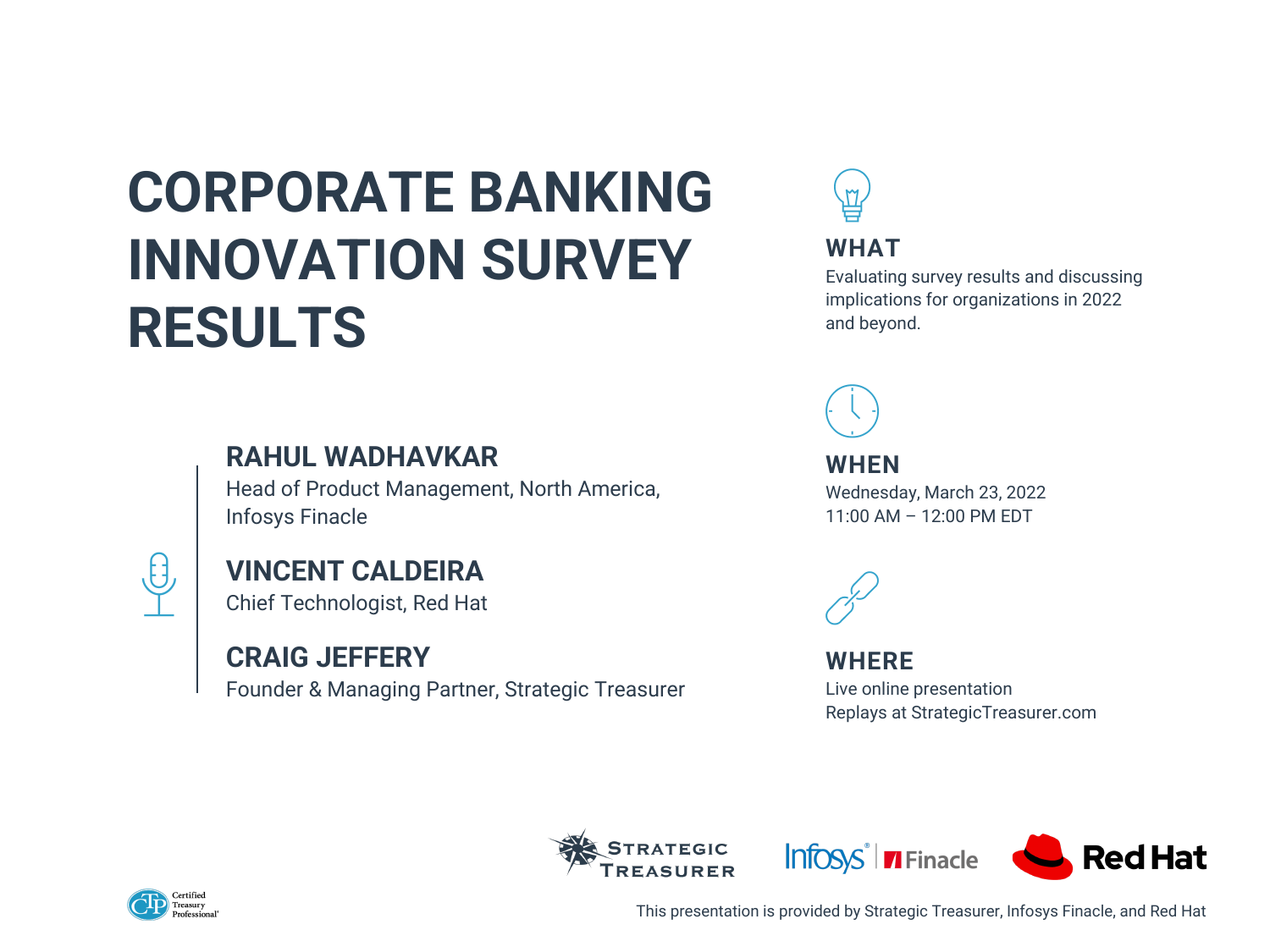

## **ABOUT THE SPEAKERS** GET TO KNOW TODAY'S SUBJECT MATTER EXPERTS



### **CRAIG JEFFERY**

Craig Jeffery formed Strategic Treasurer in 2004 to provide corporate, educational and government entities direct access to comprehensive and current assistance with their treasury and financial process needs.

His 30+ years of financial and treasury experience as a practitioner and as a consultant have uniquely qualified him to help organizations craft realistic goals and achieve significant benefits quickly.

### **RAHUL WADHAVKAR**

Rahul Wadhavkar is a seasoned Corporate Banking professional with over 20 years of experience in Product Management and Information Technology roles in leading banks across North America and Europe. In his current role he heads Product Management for the entire Finacle Suite for North America.



### **VINCENT CALDEIRA**

Vincent Caldeira is a Chief Financial Services Technologist at Red Hat in APAC. He is responsible for supporting financial services customers in defining their digital transformation roadmap while using Red Hat thought leadership and engineering capabilities in the implementation of open standards, open source, and open architecture on their journey.





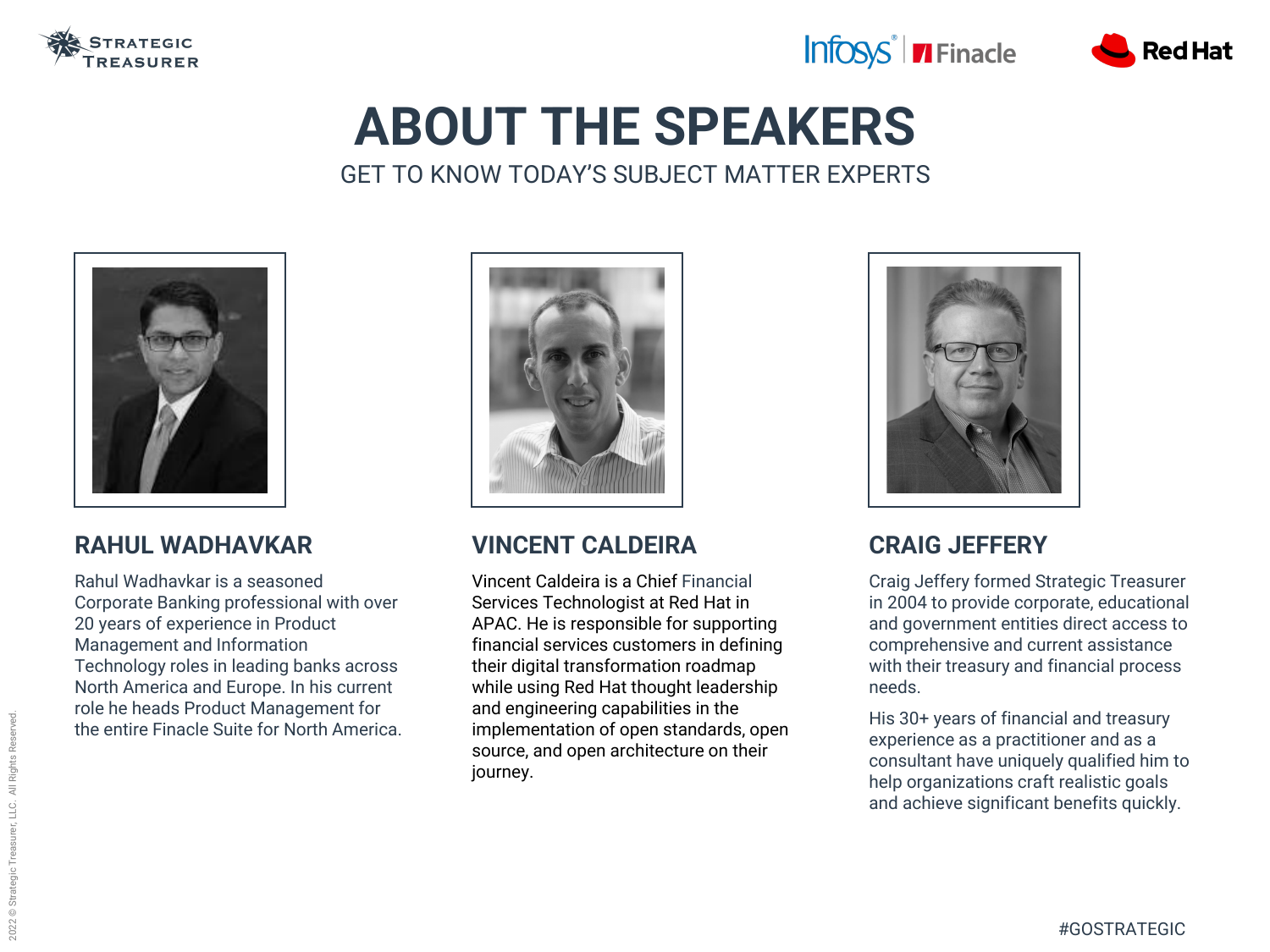### **ABOUT THE SURVEY**

KEY POINTS OF INTEREST



### **BUSINESS MODEL EVOLUTION**

INNOVATION A MUST





### **EVOLVING JOURNEYS**

LENDING AND CASH MANAGEMENT LEADS THE PACK







## **TOPICS OF DISCUSSION**

KEY AREAS OF FOCUS & ANALYSIS

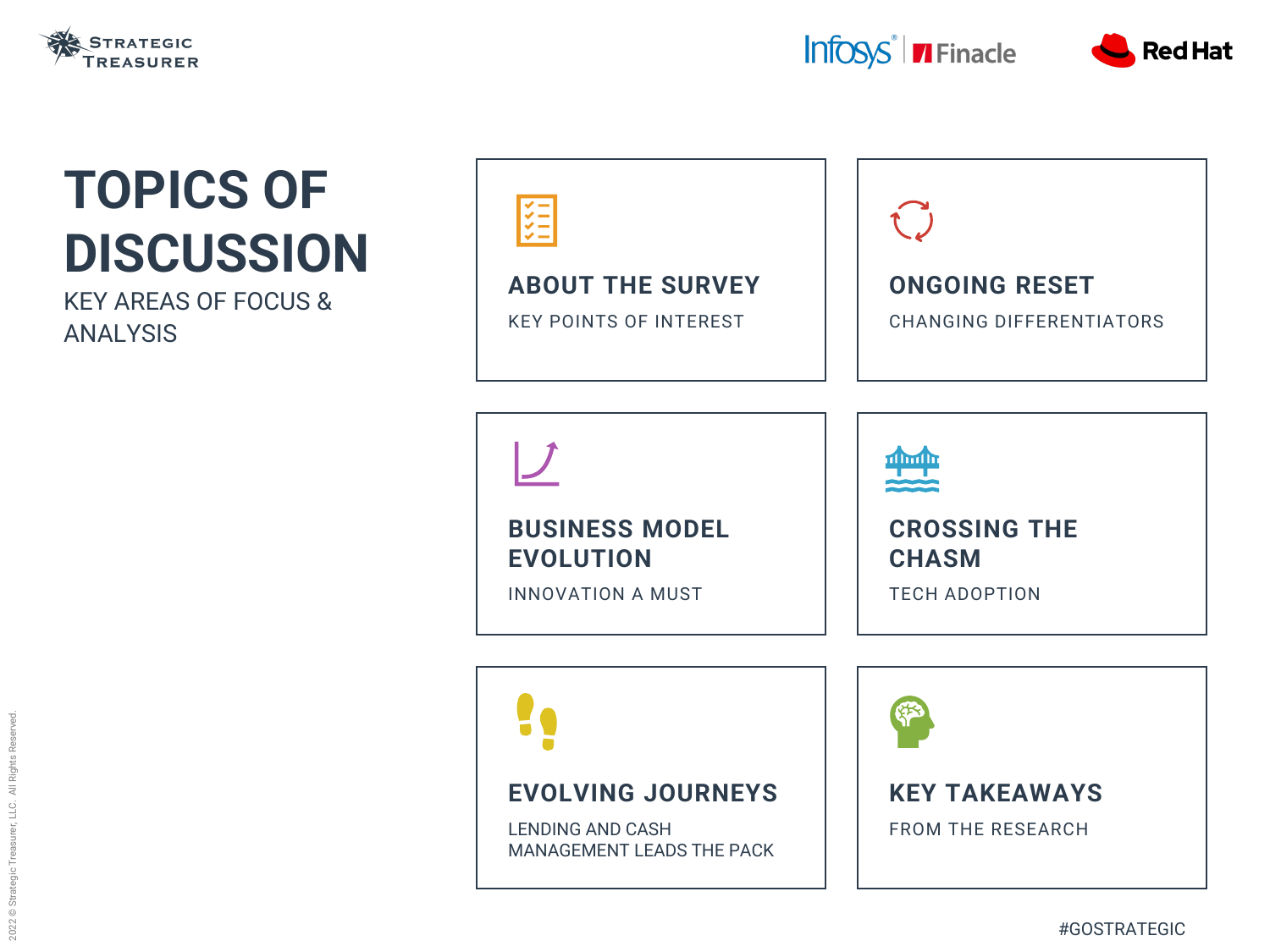

# **SURVEY QUICK STATS**

### CORPORATE BANKING INNOVATIONS







**5** Week



#### **Top Respondent Regions of Operations**

Europe Middle **38%** North East Asia-**24%** America Pacific **91% 38%** Middle East **24% 15% 29%** Africa Latin & South America 







#### What are your areas of responsibility? (Select all that apply)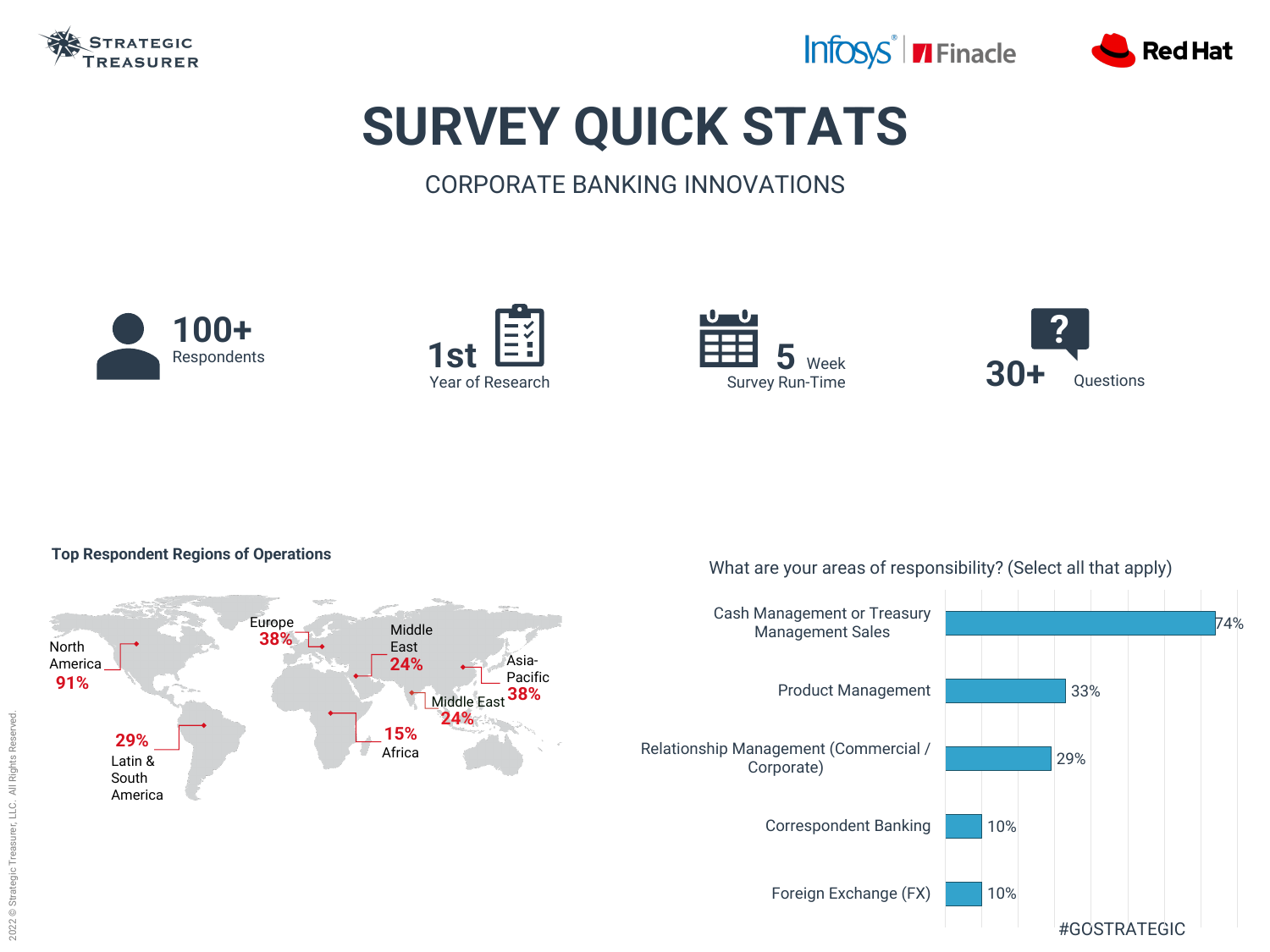





# Û *Discussion & Implications* **THE ONGOING RESET**

#GOSTRATEGIC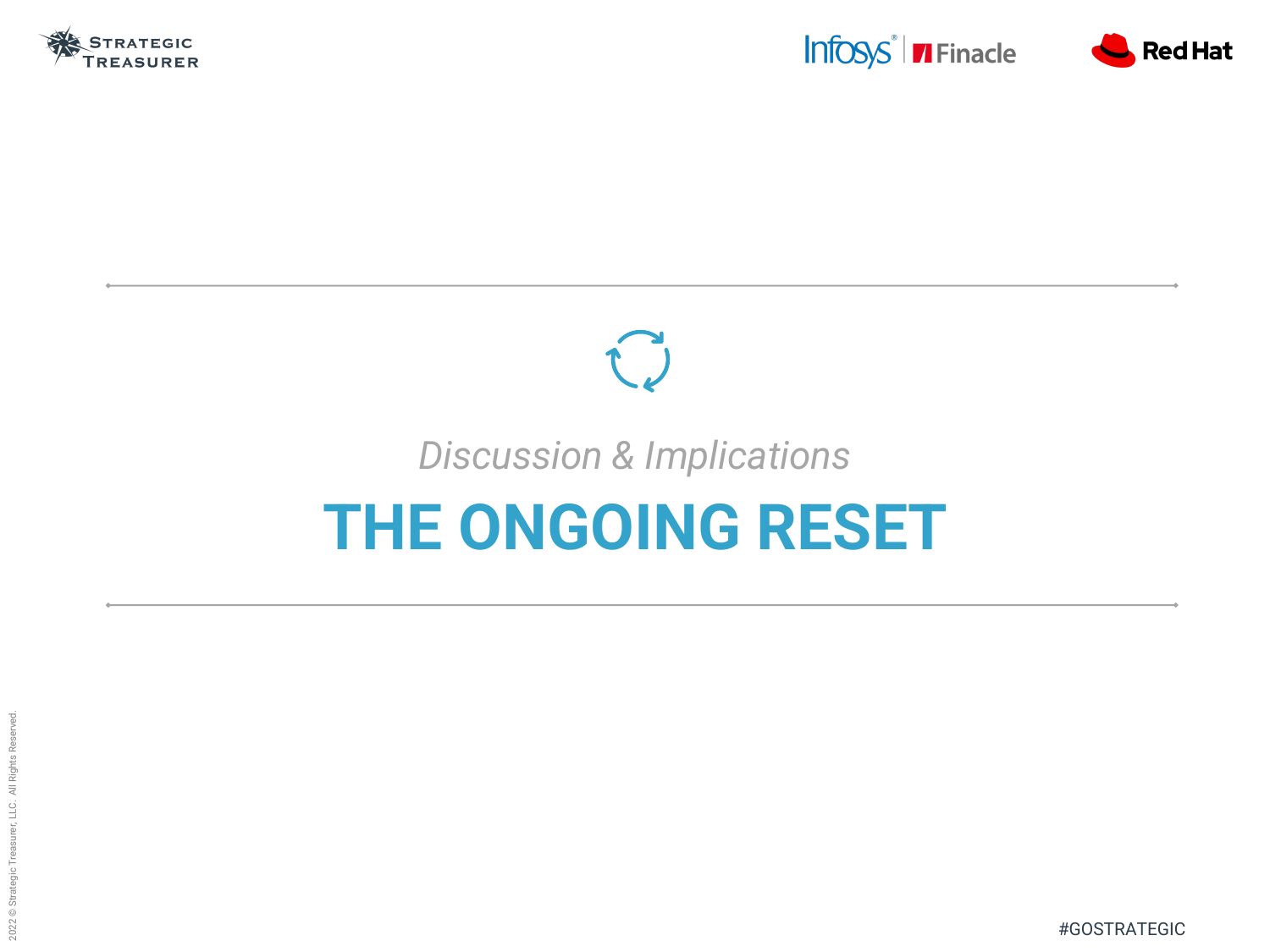

### **KEY DIFFERENTIATORS** DIGITAL SELF-SERVICES WILL DOMINATE NEXT-GEN CORPORATE BANKING MODELS

*Please select the top five key differentiators your bank has today. Please select the top five key differentiators your bank will likely have in 2026.* 74% 61% 58% 45% 39% Existing client franchise and strength of relationships People and culture Superior customer engagement Extensive breadth and depth of products and services portfolio Multi-segment strategy 45% 42% Superior customer engagement Full suite of digital self-service treasury offerings Existing client franchise and strength of relationships People and culture Modern technology landscape that enables constant innovation





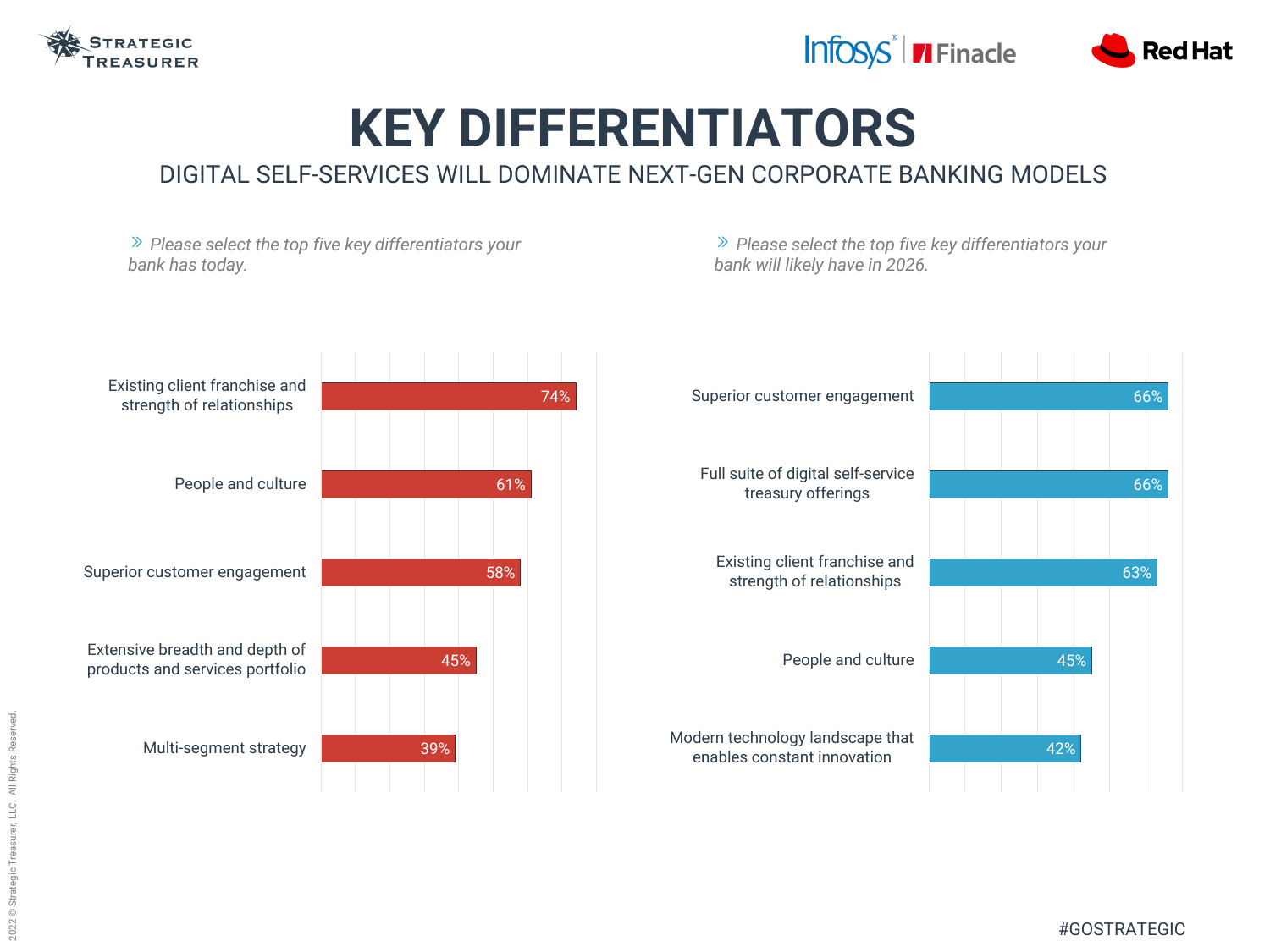

### **ATTRACTIVE DISTINCTIVES** DIFFERENTIATED OFFERINGS WILL PROVIDE A COMPETITIVE EDGE







*How do you rate the importance of the following to your corporate clients in selecting your bank and/or maintaining their business with your bank?*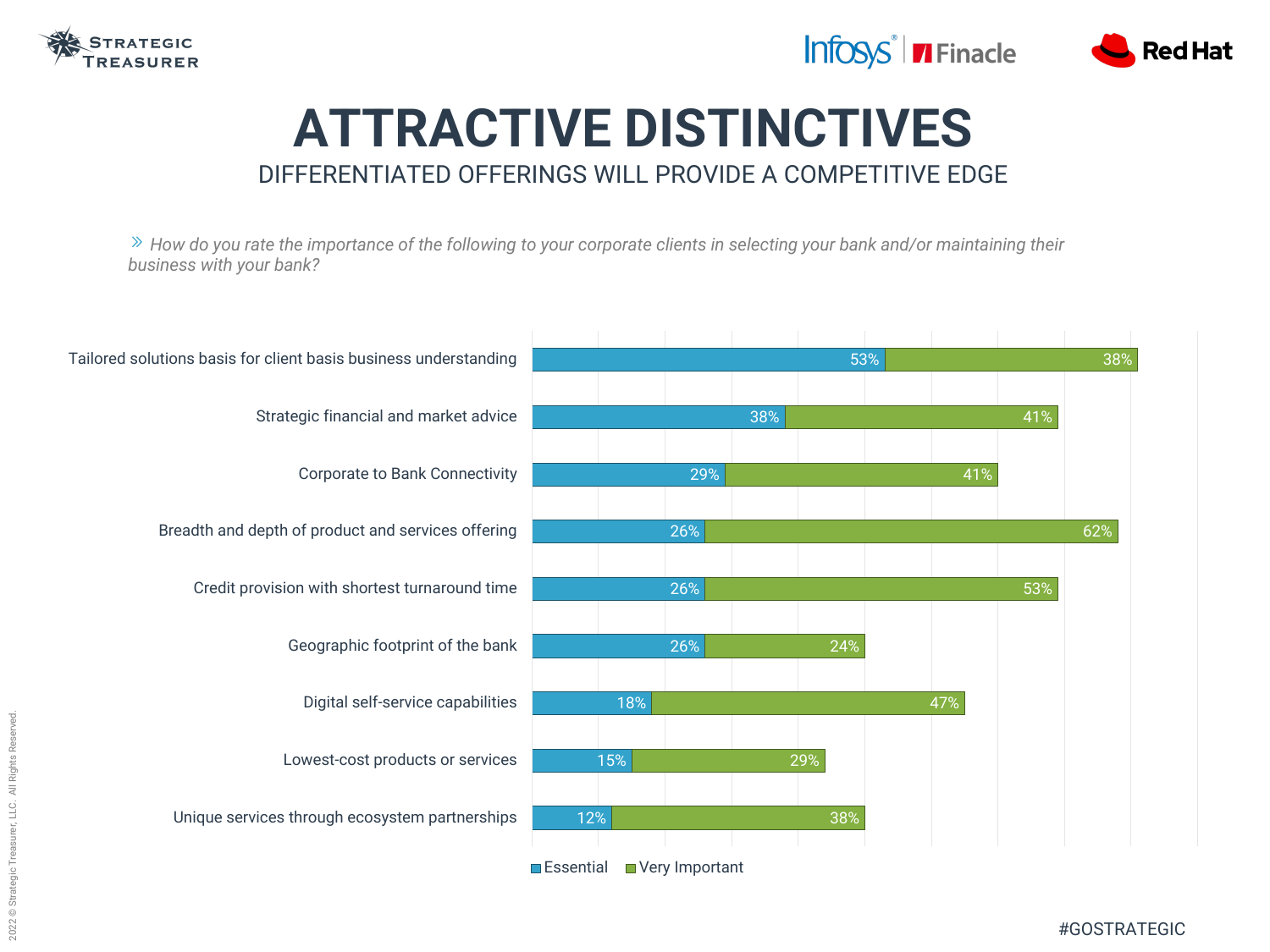2022 © Strategic Treasurer, LLC. All Rights Reserved. 2022 © Strategic Treasurer, LLC. All Rights Reserved.

## Infosys<sup>®</sup> Finacle



#GOSTRATEGIC



## **POLL QUESTION**

|  | 50% |
|--|-----|
|  |     |
|  |     |
|  |     |
|  |     |



**Your bank's plan to invest in technology going forward represents a:**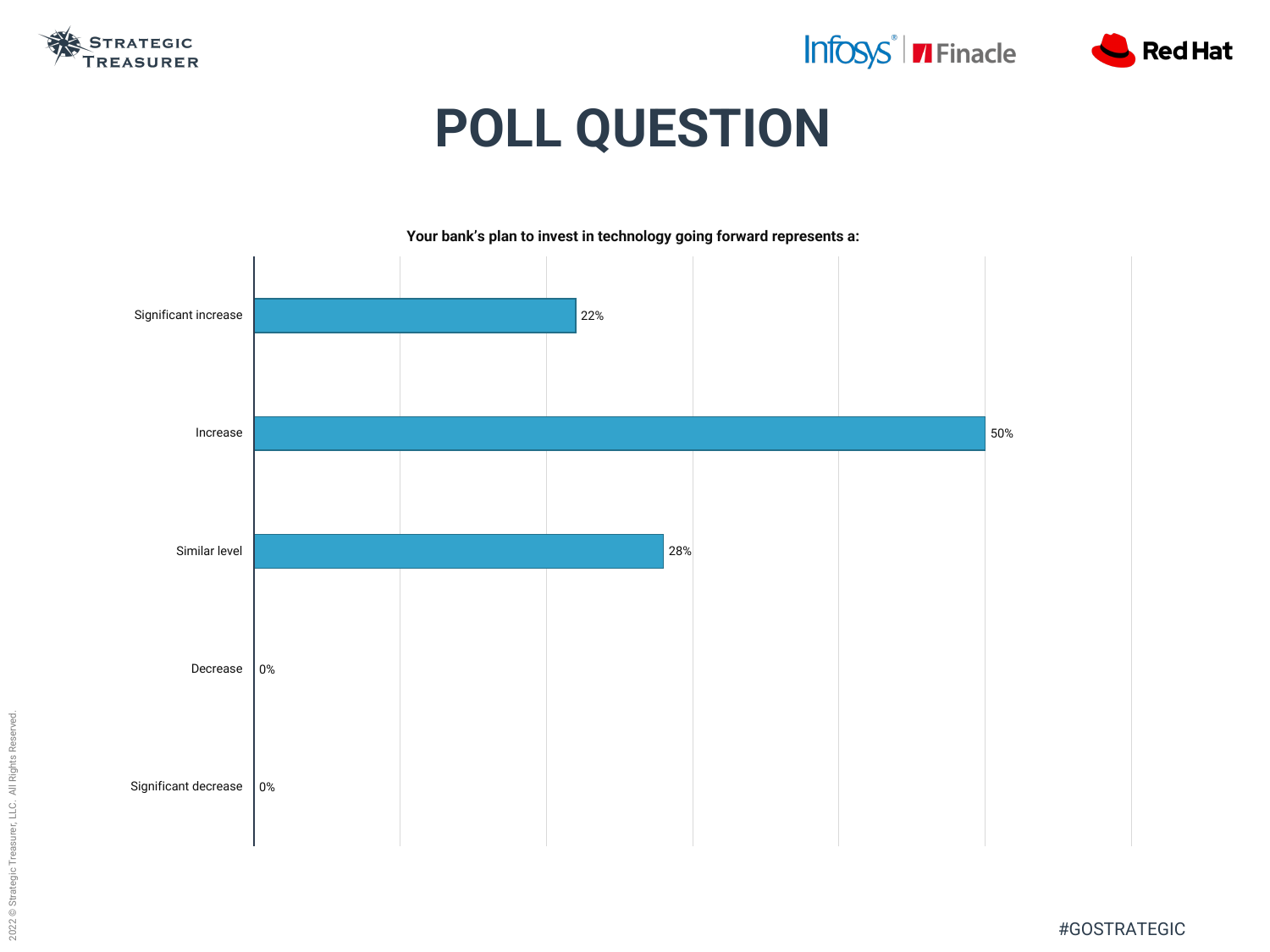

## **MODERN TECHNOLOGY** WILL PROPEL INNOVATION IN CORPORATE BANKING



**Modern technology among top 5 key differentiators in 2026**



**Corporate banks expected to keep pace by providing solutions that satisfy their clients' requirements**



**Requires newer tech and operating models that help deliver products and services cost effectively across delivery channels**



**Fulfilling new customer needs demands innovation and modern tech**



**Corporate banks prioritizing this will leapfrog competition**



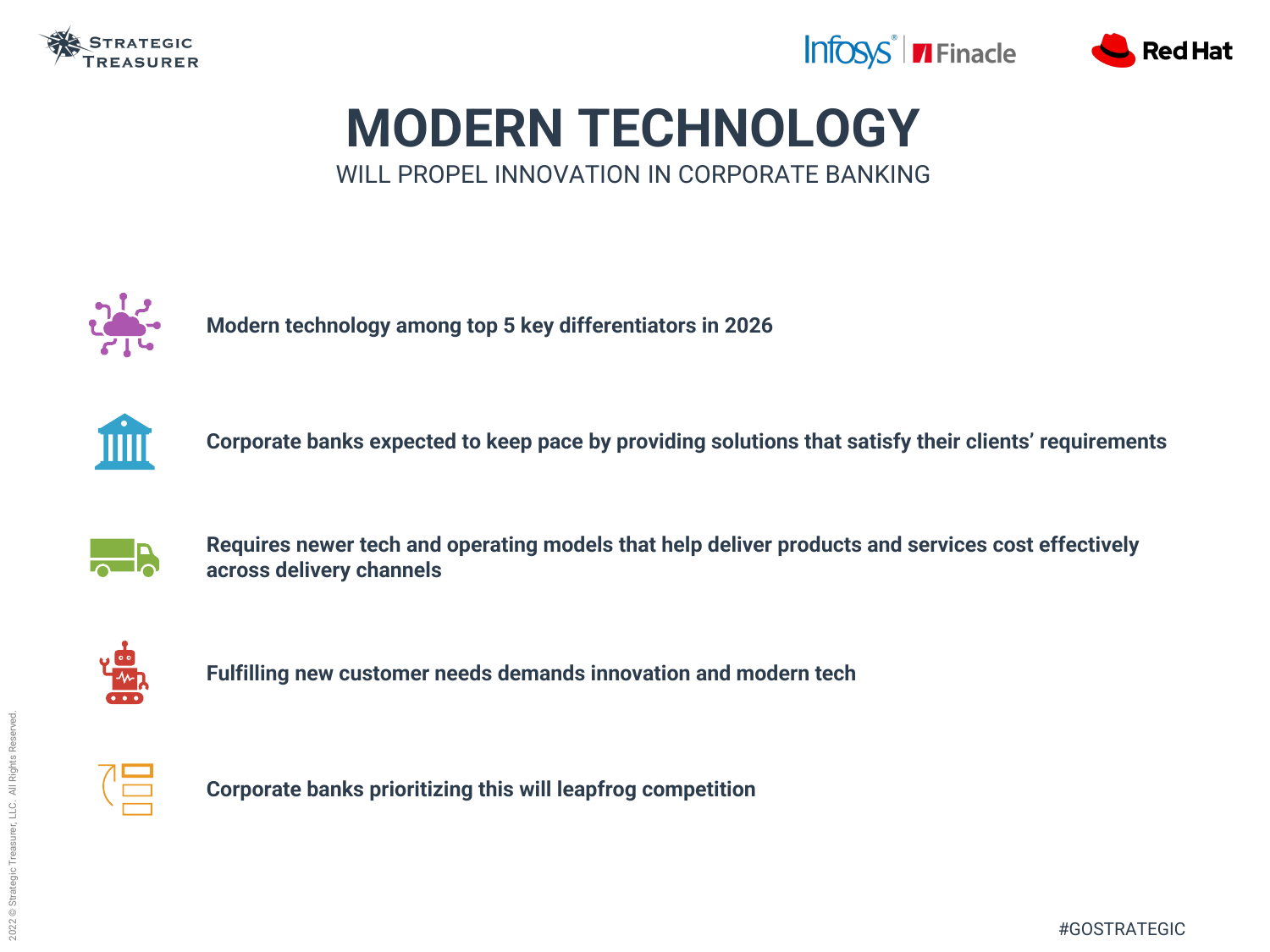





# $\boldsymbol{U}$ *Discussion & Implications* **BUSINESS MODEL EVOLUTION**

#GOSTRATEGIC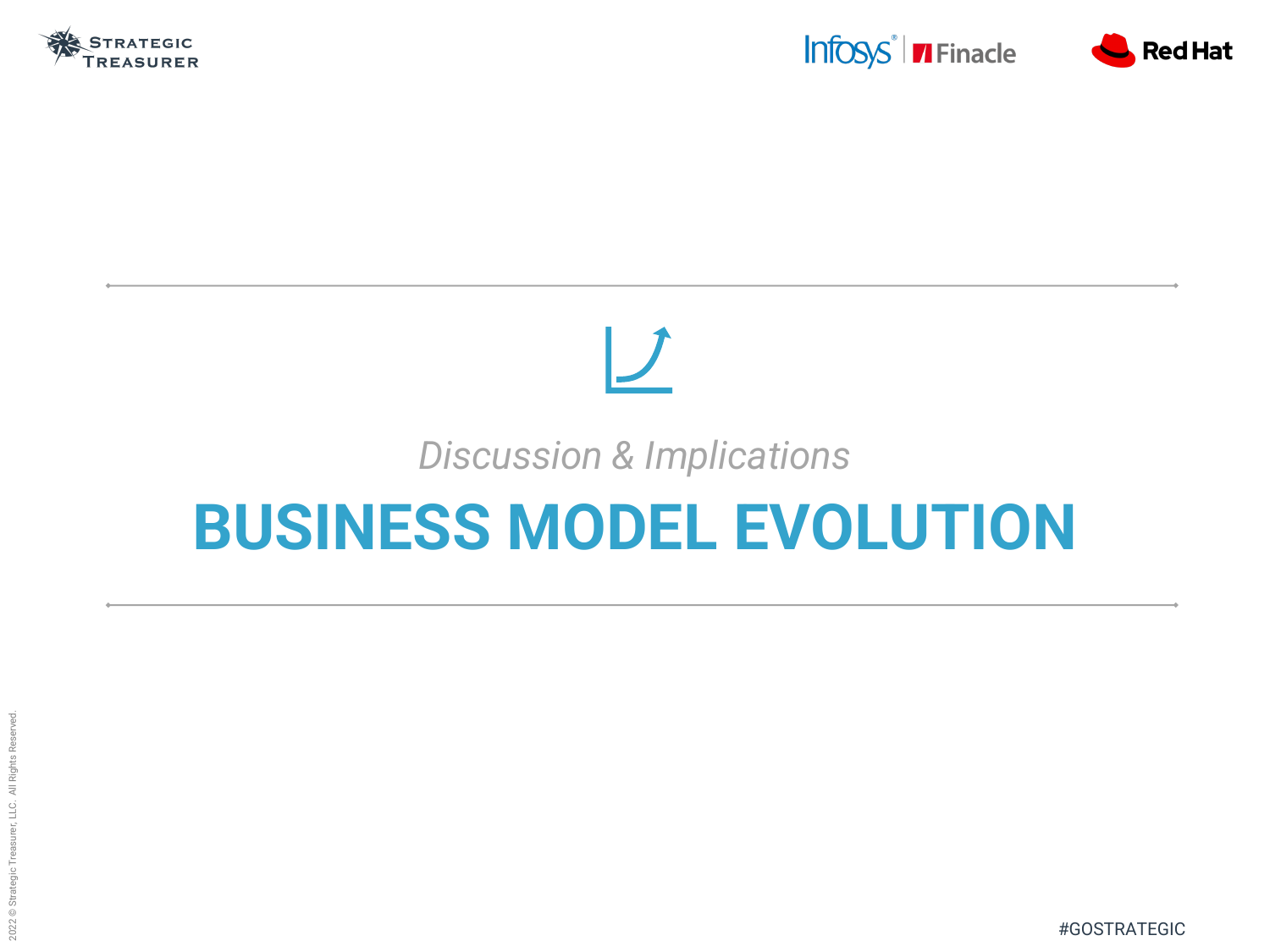

### **BUSINESS MODELS** CORPORATE BANKING BUSINESS WILL HEAVILY EMBRACE PLATFORM PLAYS & NEW BUSINESS MODELS

*Which of the following are a part in your current business model mix? How do you expect them to evolve over the course of the next five years?* 68% 49% 49% 47% 30% Universal player - Digital relationship with all major industry segments Segment focused player - Category leader Manufacturing focused player - Banking as a Service provider Distribution focused player - Digital customer acquirer Open platform player - Orchestrating ecosystems 43% 57% 58% 60% Universal player - Digital relationship with all major industry segments Segment focused player - Category leader Manufacturing focused player - Banking as a Service provider Distribution focused player - Digital customer acquirer Open platform player - Orchestrating ecosystems

**Current Partners** 







Expected partners in 5 years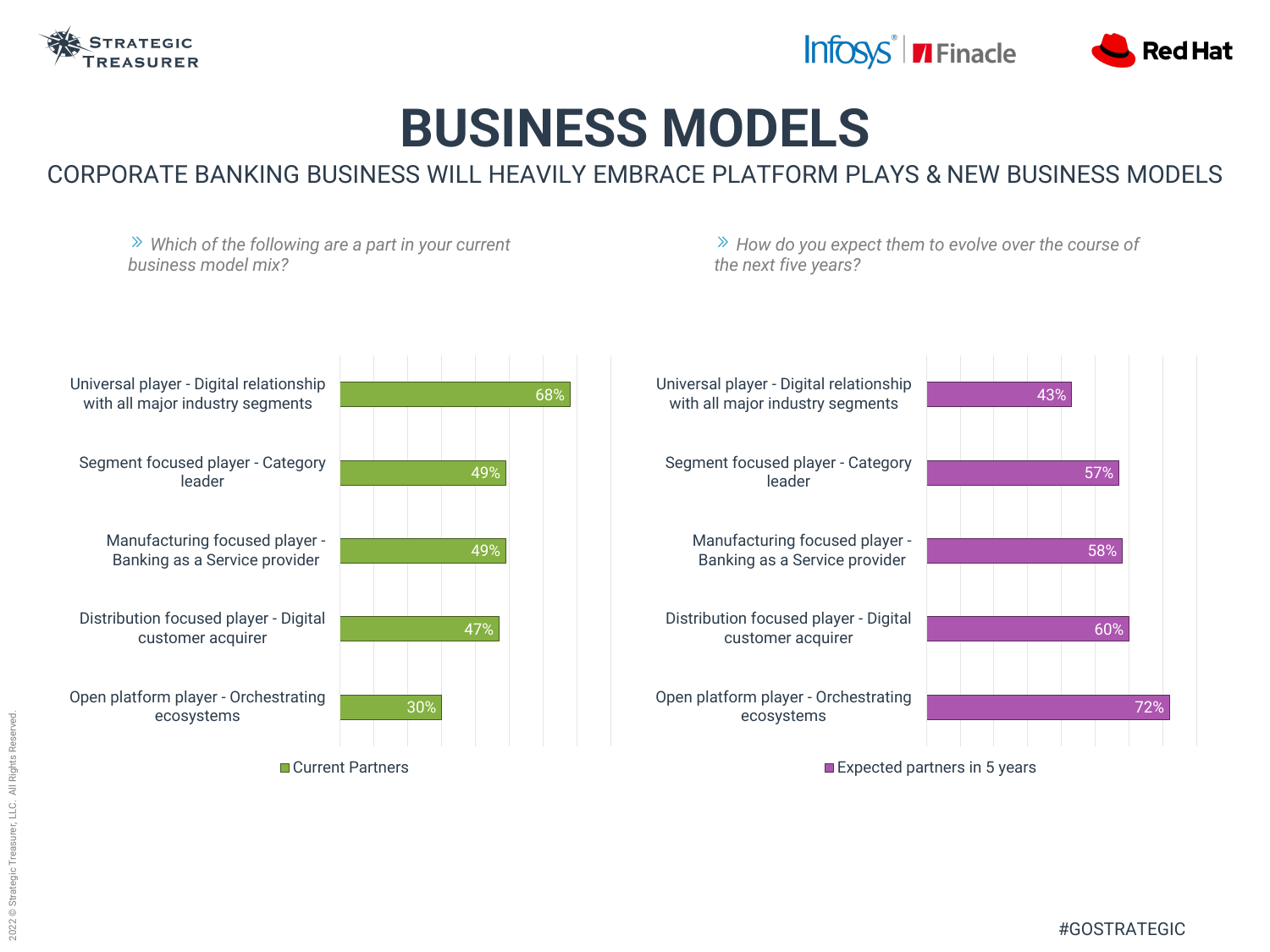

### **STATUS OF FINTECH PARTNERSHIPS** COMPETITION WILL DISRUPT TRADITIONAL ORDER, PARTNERSHIPS ARE THE WAY AHEAD

*What's the status of your FinTech partnerships in the following areas?*





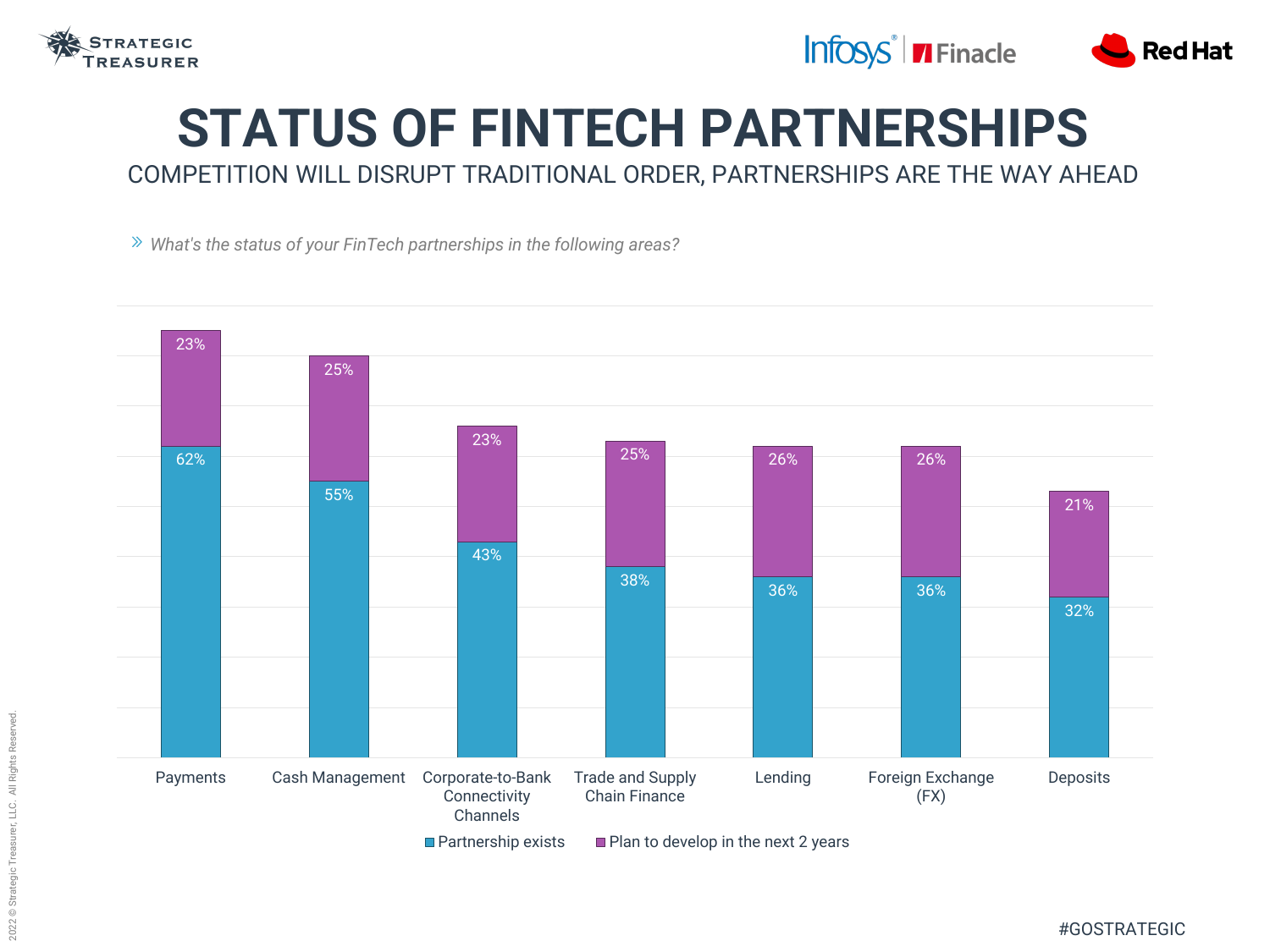







## **ANTICIPATED CHANGE IN CAGR** CASH MANAGEMENT, PAYMENTS, TRADE AND SCF WILL BE PRIMARY DRIVERS

*How do you anticipate the compound annual growth rate (CAGR) to change in the next 3 years for the various business segments in your organization?*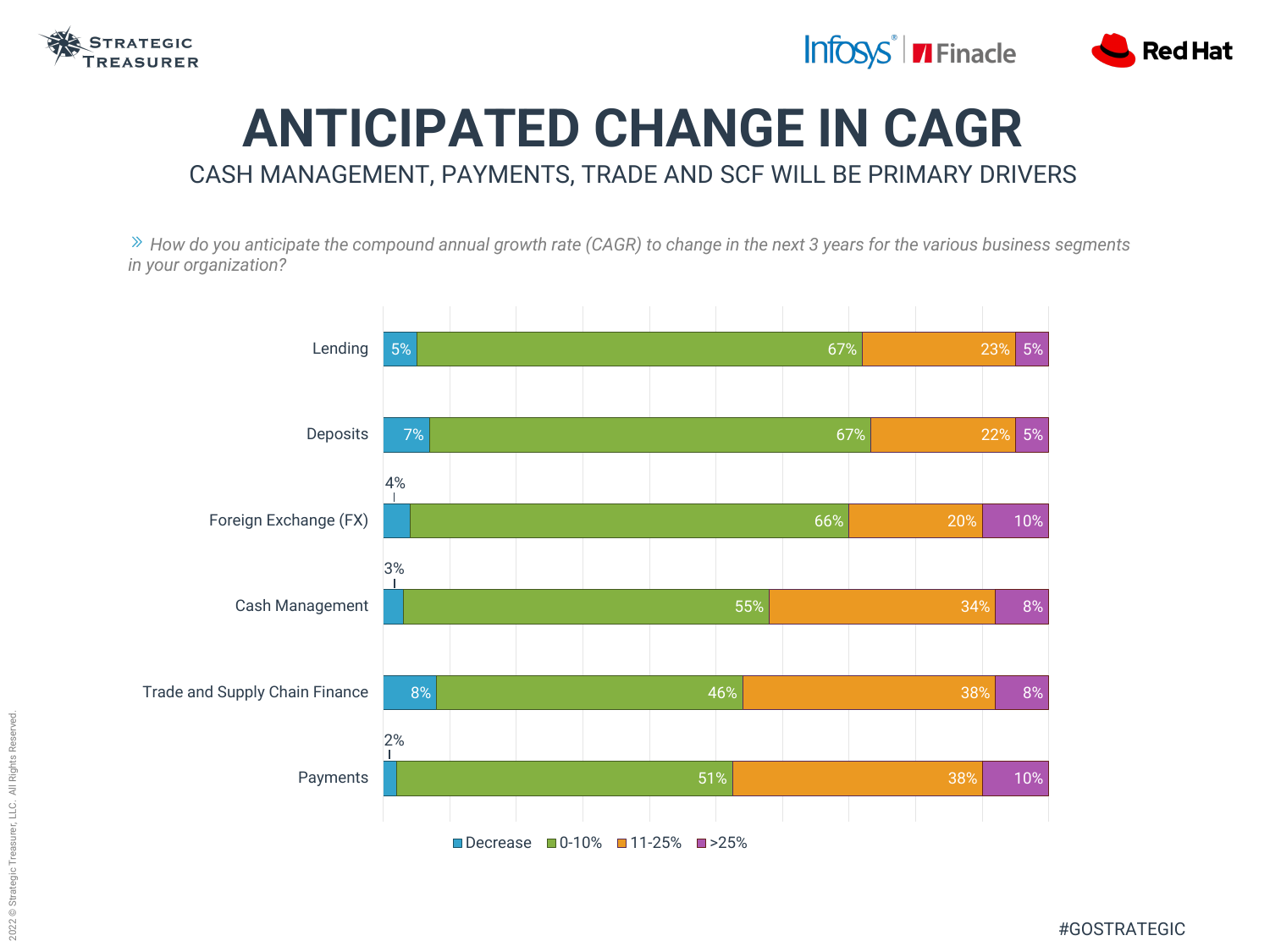

### **EVOLVING INNOVATION INVESTMENTS** CASH MANAGEMENT, PAYMENTS AND CONNECTIVITY SOLUTIONS WILL LEAD

*How are innovation investments evolving for your institution across segments?*





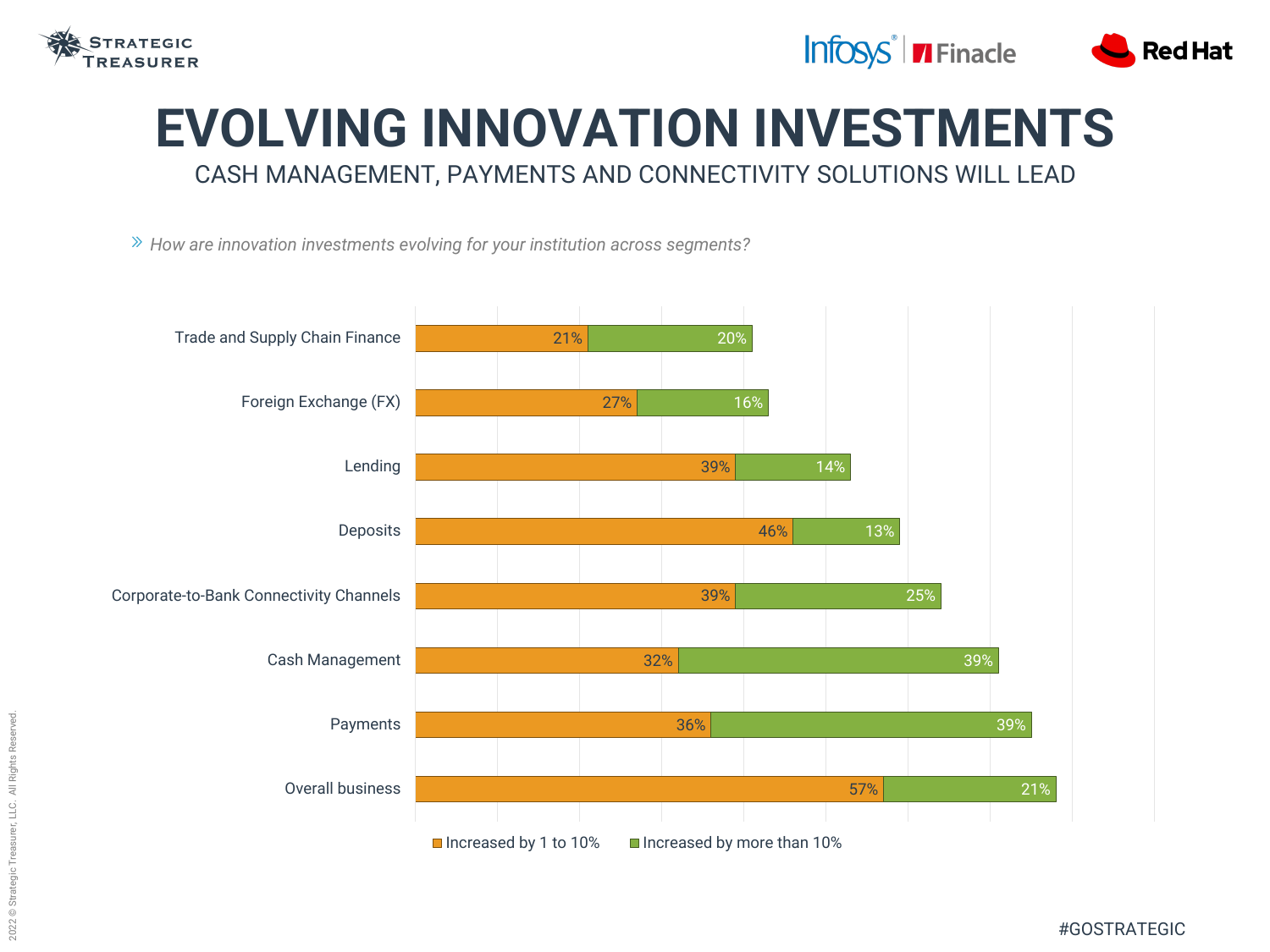## Infosys<sup>®</sup> | **7** Finacle



#GOSTRATEGIC



## **POLL QUESTION**

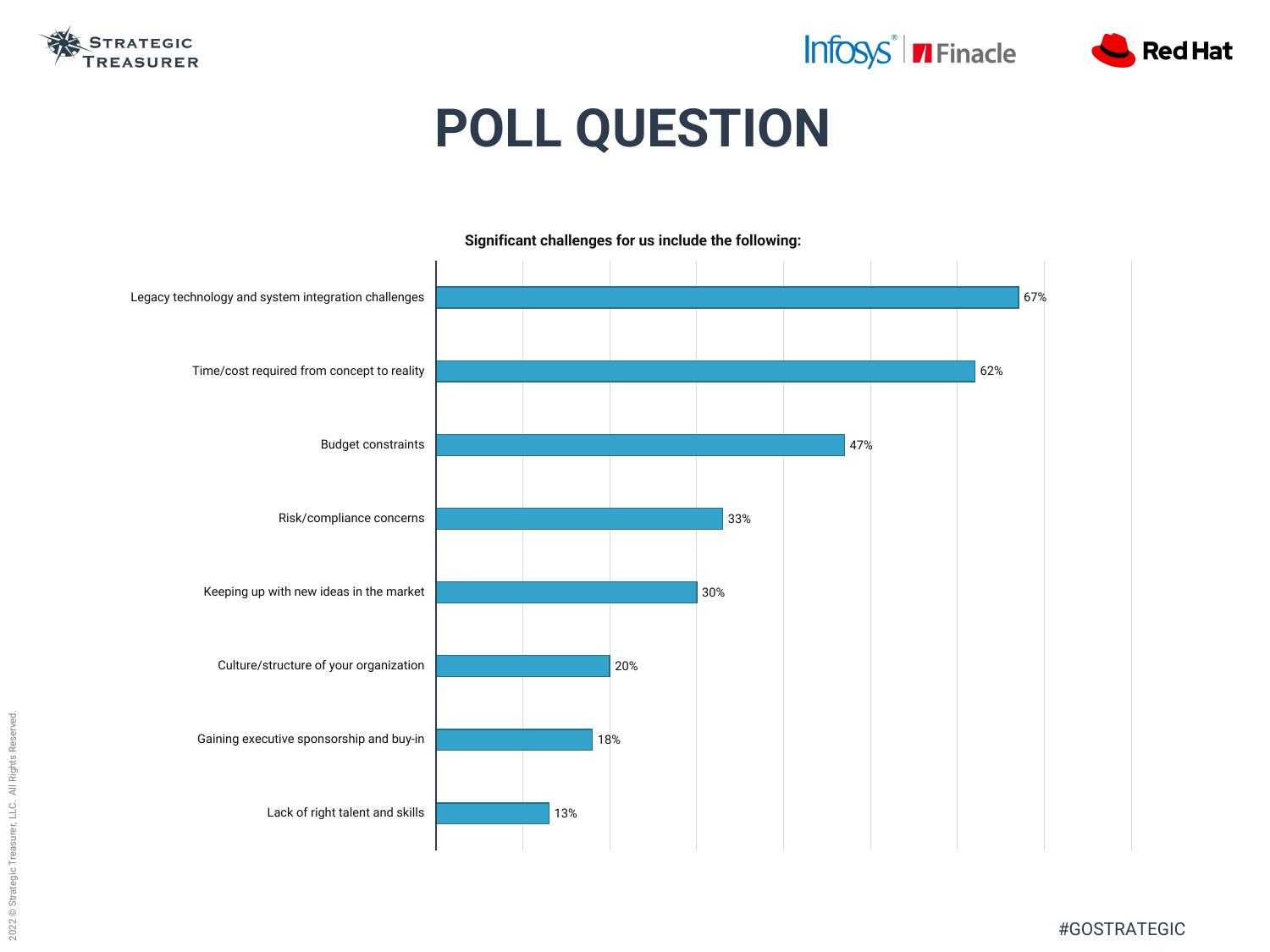

### **CHALLENGES TO INNOVATION** TECH BARRIERS STIFLING CORPORATE BANKING PROGRESS

*Rate the challenges that your organizations face with respect to innovation:*



2022 © Strategic Treasurer, LLC. All Rights Reserved. Rights Reserved  $\overline{\overline{z}}$ 2022 © Strategic Treasurer, LLC.



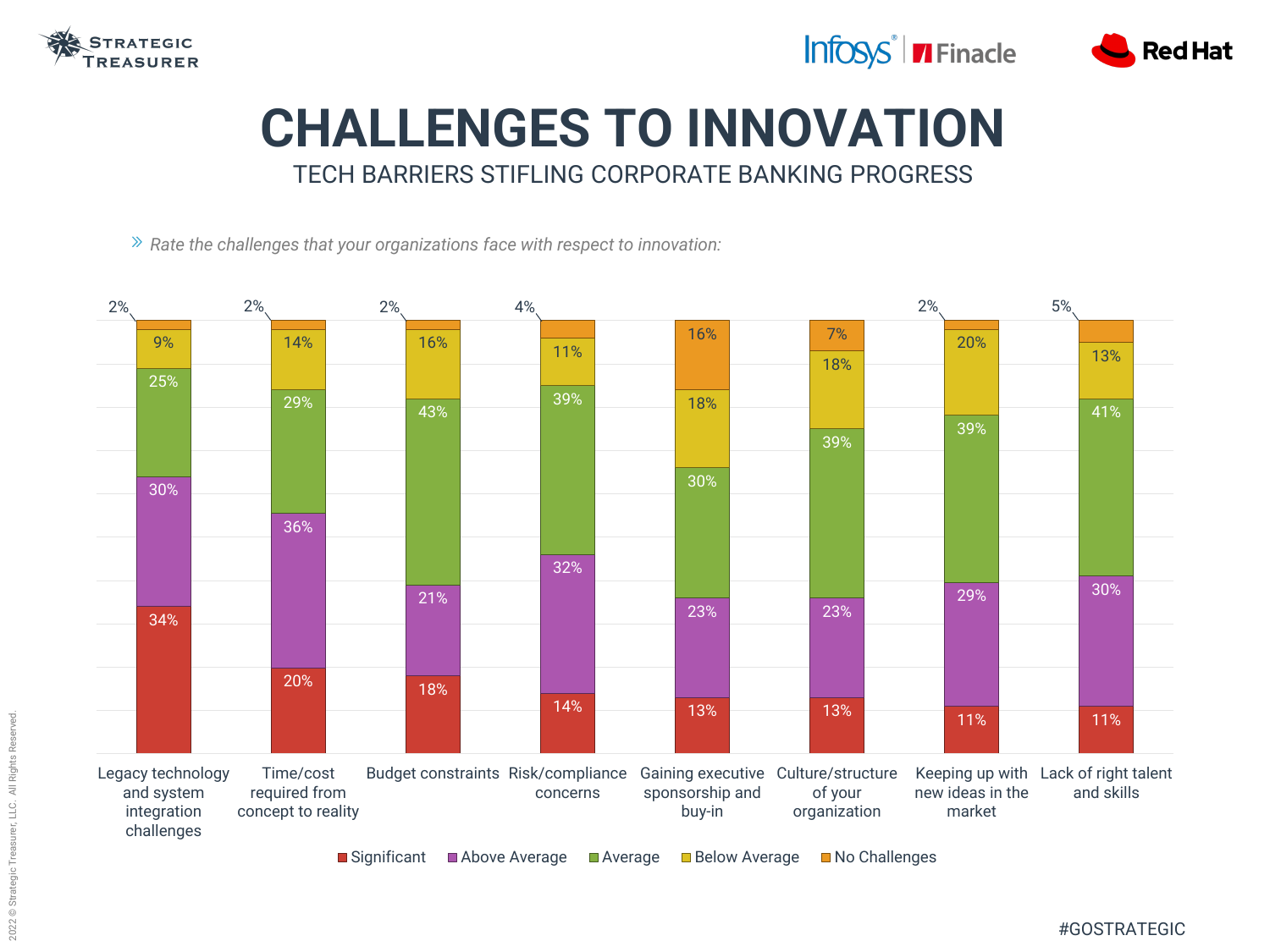







## *Discussion & Implications* **CROSSING THE CHASM**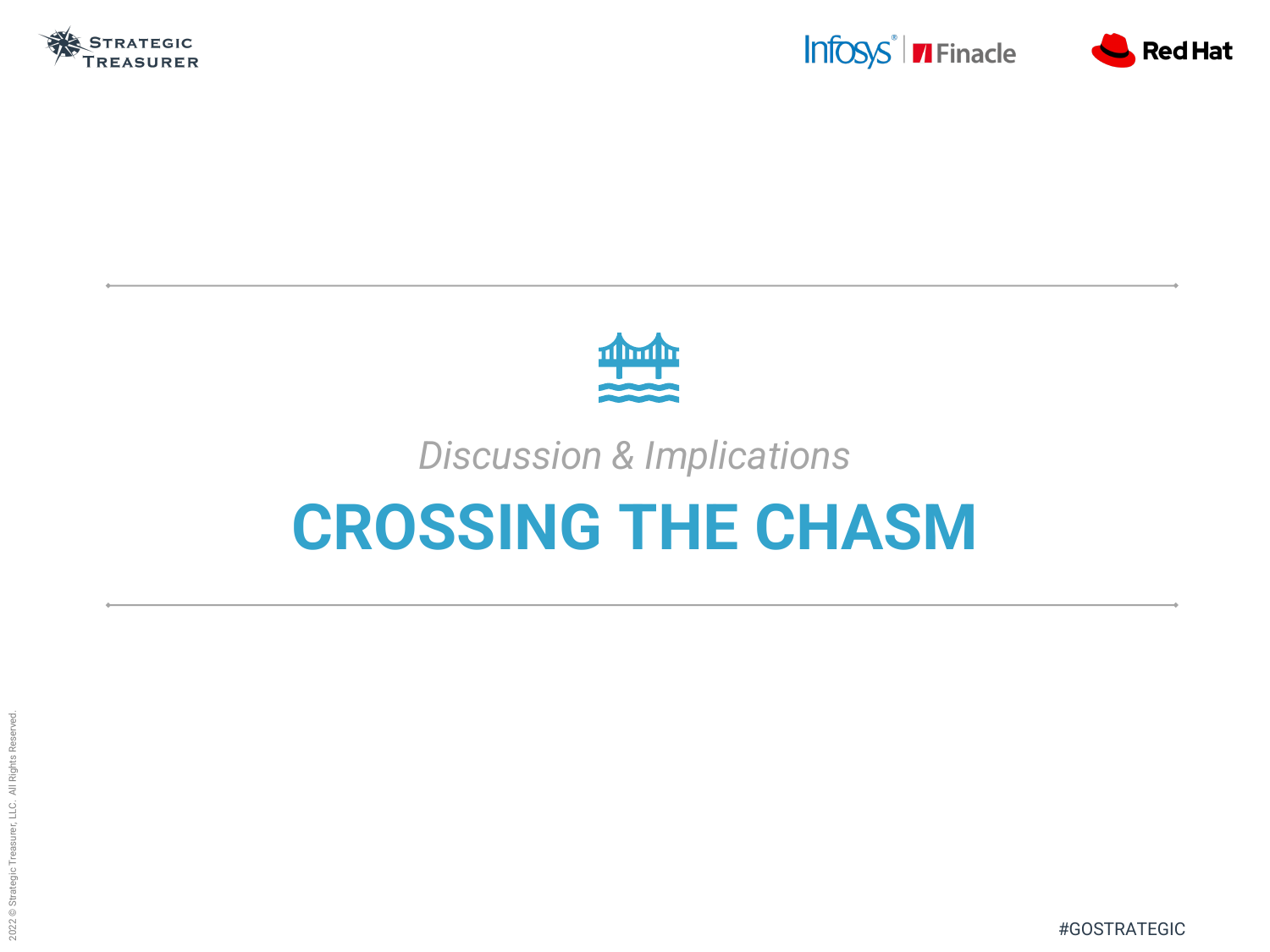

## **PERCEIVED IMPORTANCE OF TECH** MODERN TECH ACKNOWLEDGED, BUT ADOPTION STILL LAGGING

*Please indicate the importance you perceive with the following technologies in delivering desired business outcomes.*





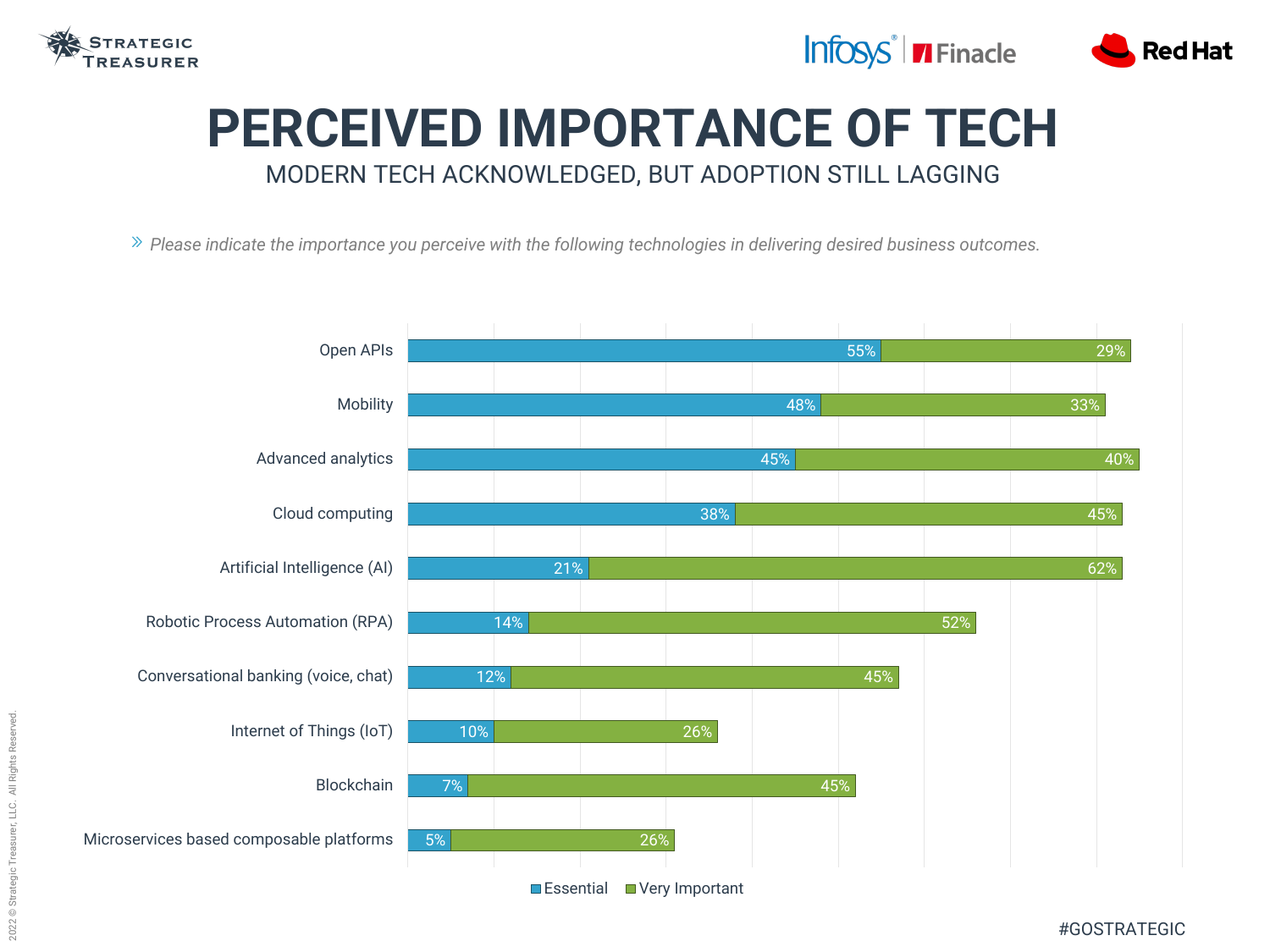

### **DIGITAL PLATFORM PLANS** PLANS LEAN AWAY FROM "BUILD IT OURSELVES"

*Which of the following best suits your digital platform plans?*





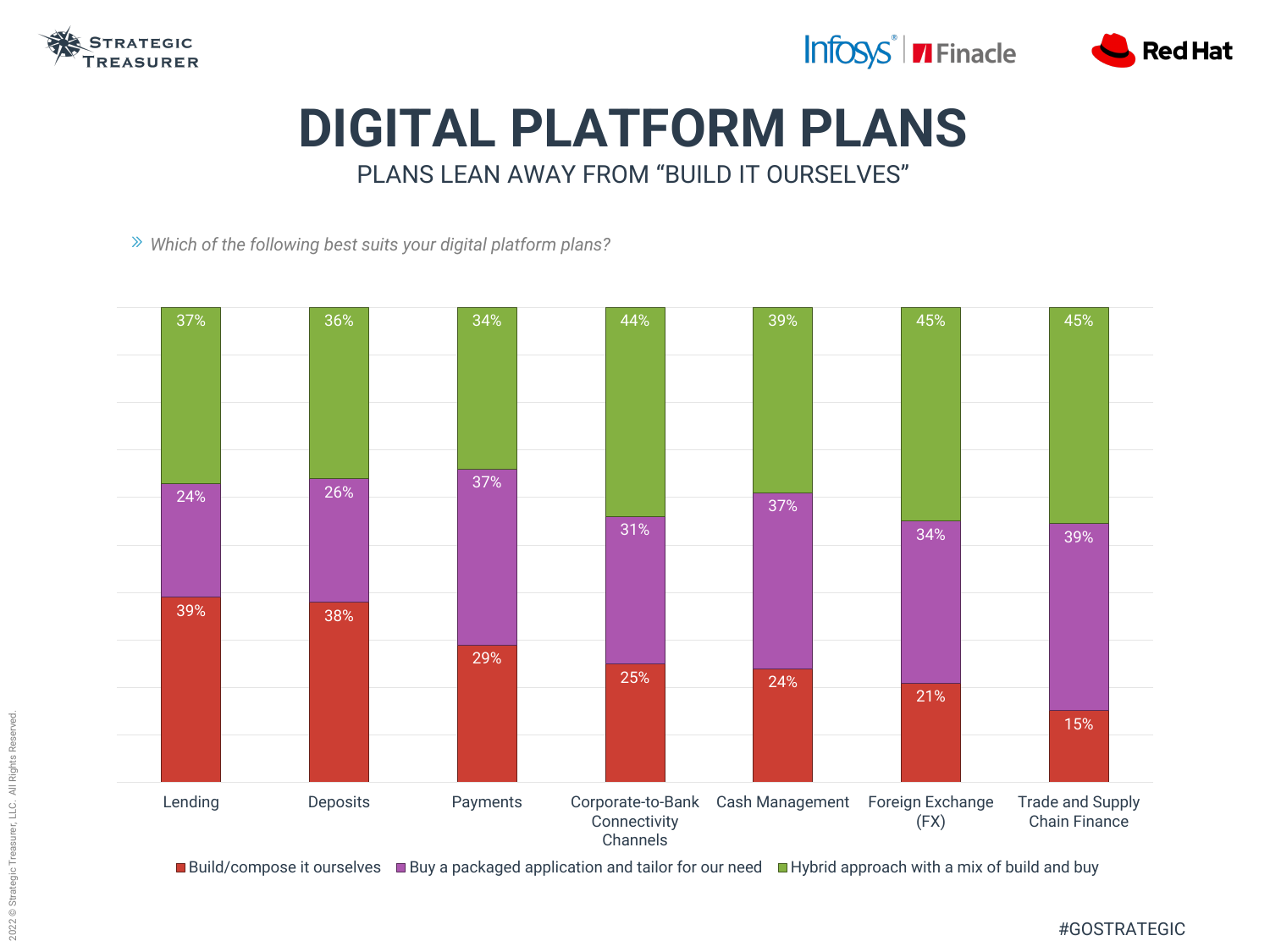

# *Discussion & Implications* **DIGITAL TRANSFORMATION IS AN ONGOING JOURNEY**



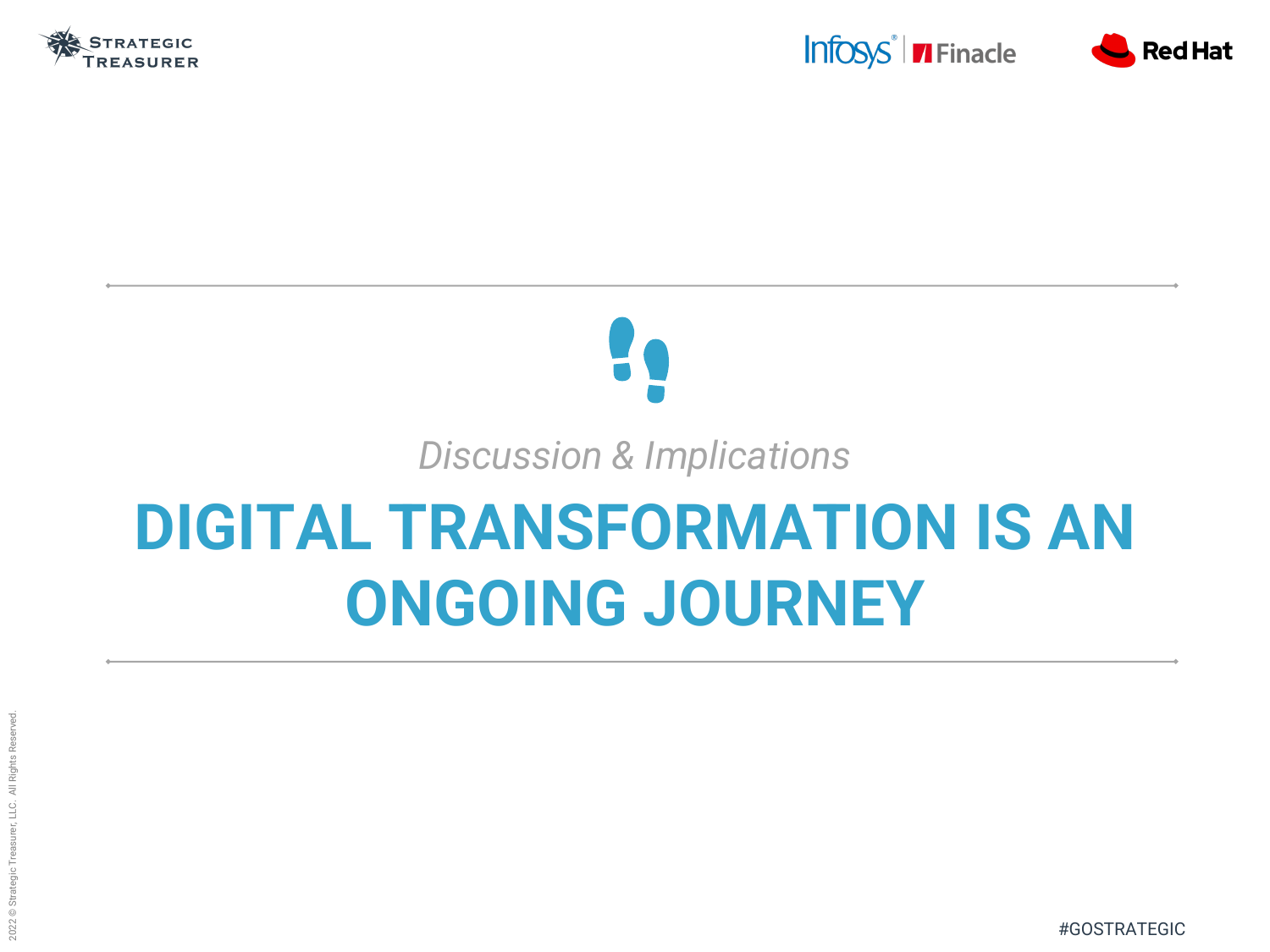

## **THE ONGOING JOURNEY** LENDING AND CASH MANAGEMENT IS WELL UNDERWAY AND SUCCEEDING







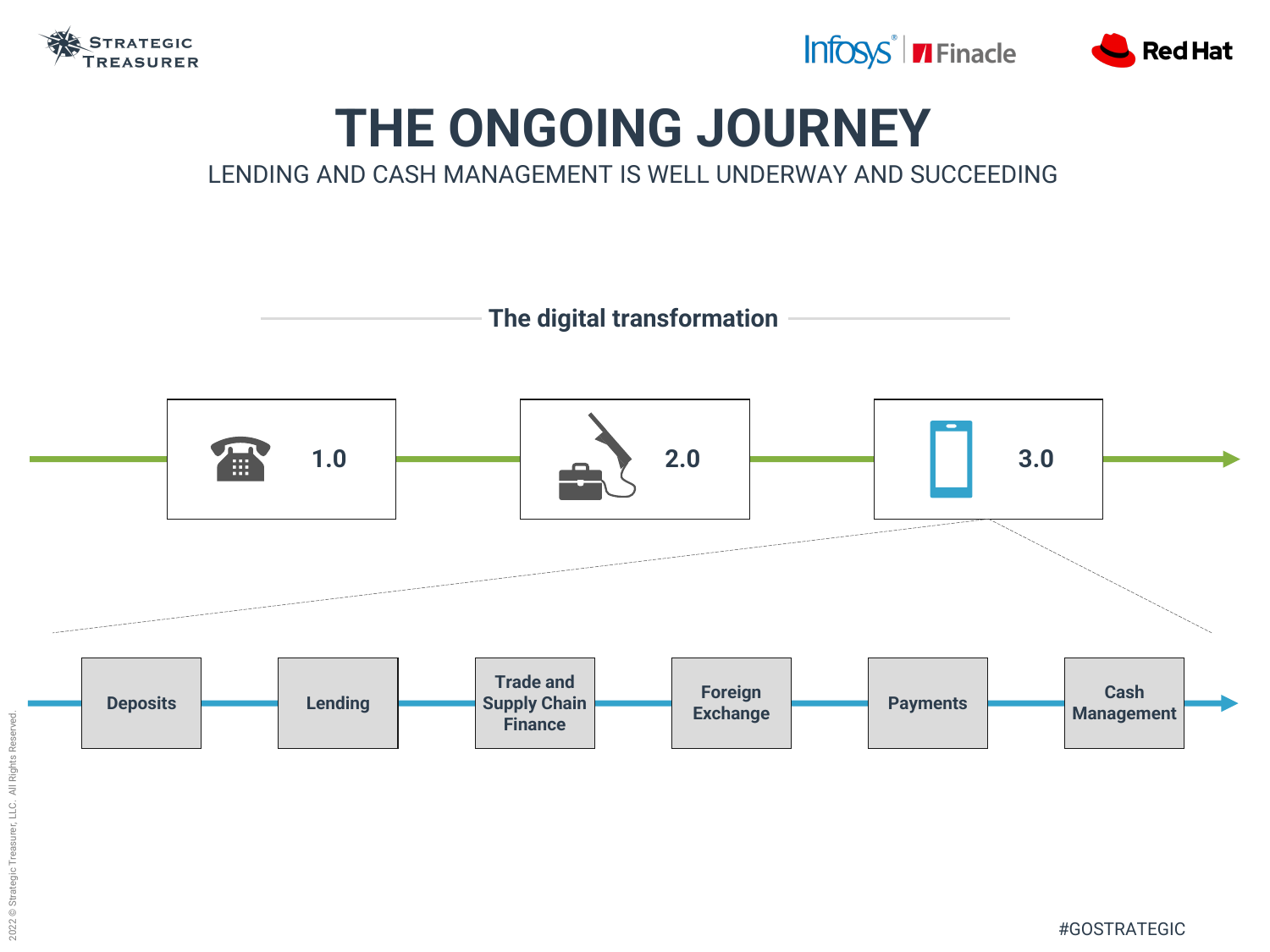## Infosys<sup>®</sup> | TFinacle



#GOSTRATEGIC



## **POLL QUESTION**

|  |  | 37% |
|--|--|-----|
|  |  |     |
|  |  |     |
|  |  |     |
|  |  |     |
|  |  |     |
|  |  |     |
|  |  |     |
|  |  |     |
|  |  |     |
|  |  |     |
|  |  |     |



#### **Where do you place your organization on the digital transformation journey:**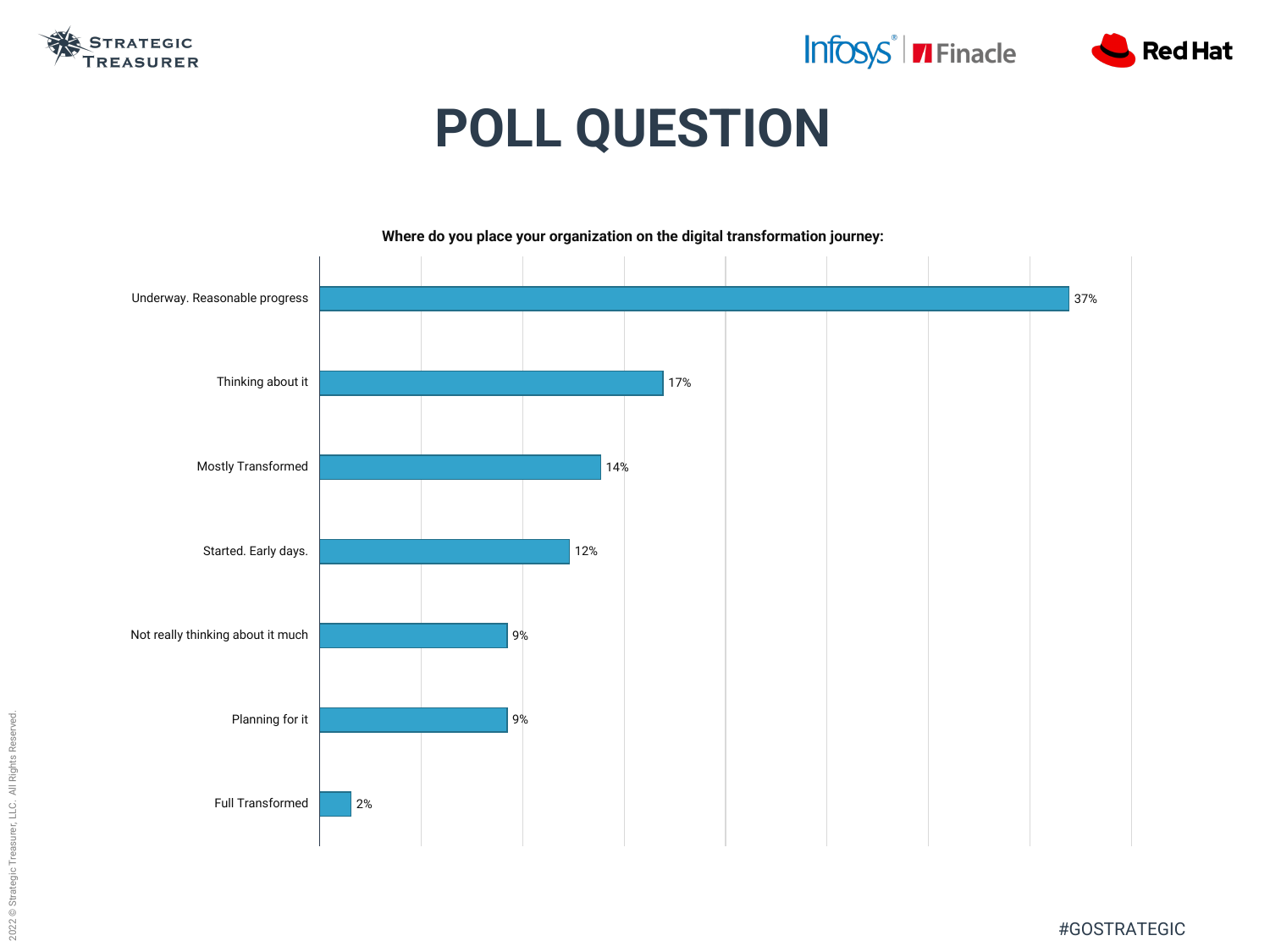

### **TAKE-AWAYS** IDEAS AND POINTS TO BRING BACK TO THE OFFICE



#### **Business Models Will Shift from Universal to Open Platform Plays.**





**Digital Transformation in Corporate Banking Is Well Underway.**

**Digital Platform: Banks Are Moving away from the 'Build It Ourselves' Model.**